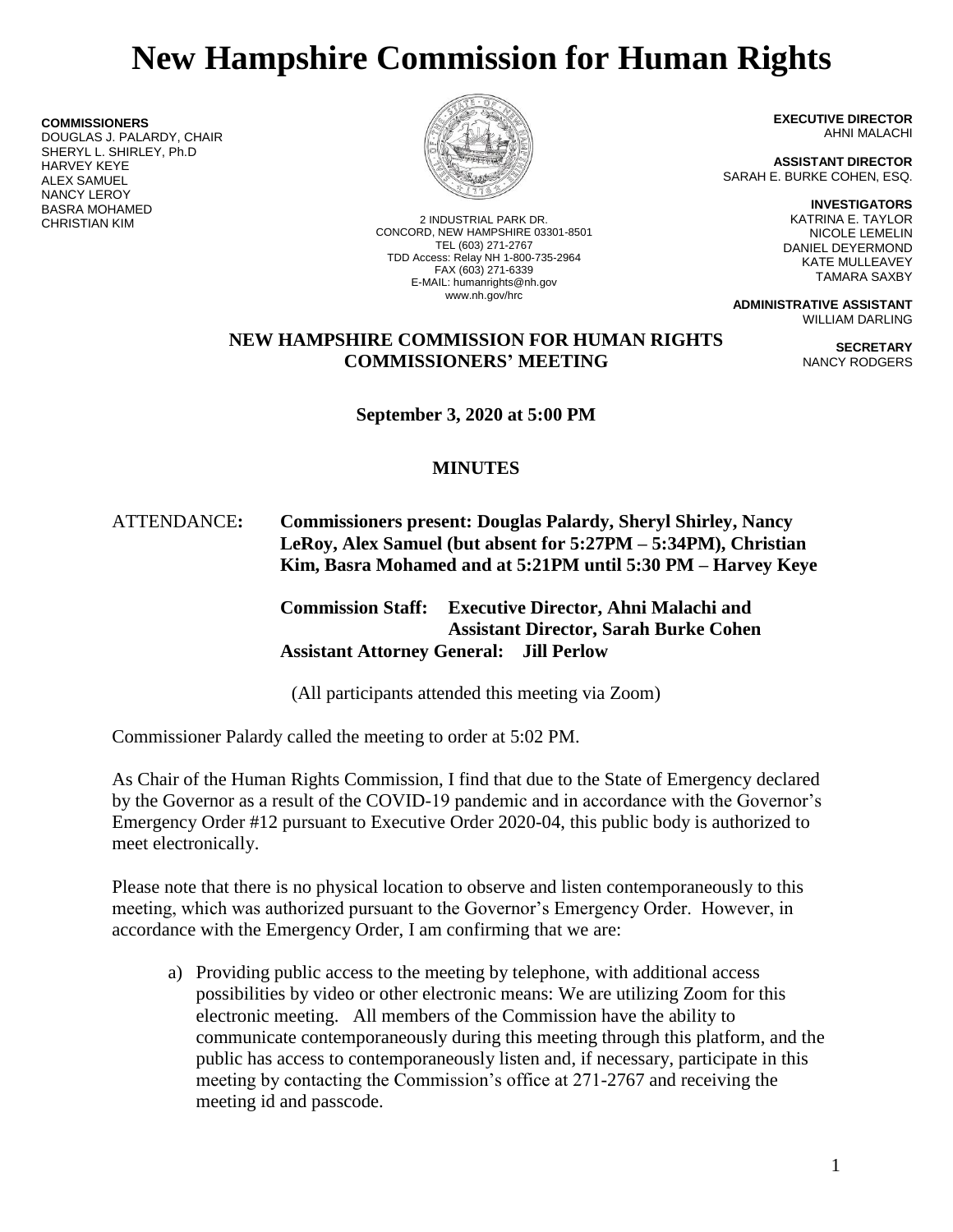b) Providing public notice of the necessary information for accessing the meeting:

We previously gave notice to the public of the necessary information for accessing the meeting, including how to access the meeting telephonically. Instructions have also been provided on the website of the Commission for Human Rights at <nh.gov/hrc>.

- c) Providing a mechanism for the public to alert the public body during the meeting if there are problems with access. If anybody has a problem, please call 271-2767 or email at: <humanrights@nh.gov>.
- d) Adjourning the meeting if the public is unable to access the meeting. In the event the public is unable to access the meeting, the meeting will be adjourned and rescheduled.

Please note that all votes that are taken during this meeting shall be done by roll call vote.

Let's start the meeting by taking a roll call attendance. When each member states their presence, please also state whether there is anyone in the room with you during this meeting, which is required under the Right-to-Know law."

> Commissioner Palardy: home, alone; Commissioner Shirley: home, alone; Commissioner LeRoy: home alone; Commissioner Samuel: home, alone; Commissioner Kim: home, alone; and Commissioner Mohamed: home, alone 5:21 PM – 5:30 PM – Commissioner Keye: home; alone

## **1. PUBLIC COMMENT**

Commissioner Palardy asked if anyone from the public was present and wished to make public comment. There was no response.

## **2. APPROVAL OF AUGUST MEETING MINUTES**

Commissioner LeRoy moved and Commissioner Samuel seconded a motion to approve the August minutes as amended. Roll call: Commissioner Palardy: Abstained; Commissioner Shirley – yea; Commissioner Samuel—yea; Commissioner LeRoy - yea; Commissioner Mohamed – yea; and Commissioner Kim—yea. The motion carried.

## **3. DIVERSITY & INCLUSION COUNCIL UPDATE**

Executive Director Malachi updated the Commissioners. There was a meeting on August 25, 2020. The meeting primarily reviewed the COVID-19 Report. This was a subcommittee requested by the governor. The primary focus of the report was to outline the impact of COVID-19 on minority groups. The report was reviewed, but it was decided to discuss how to proceed with the findings this month.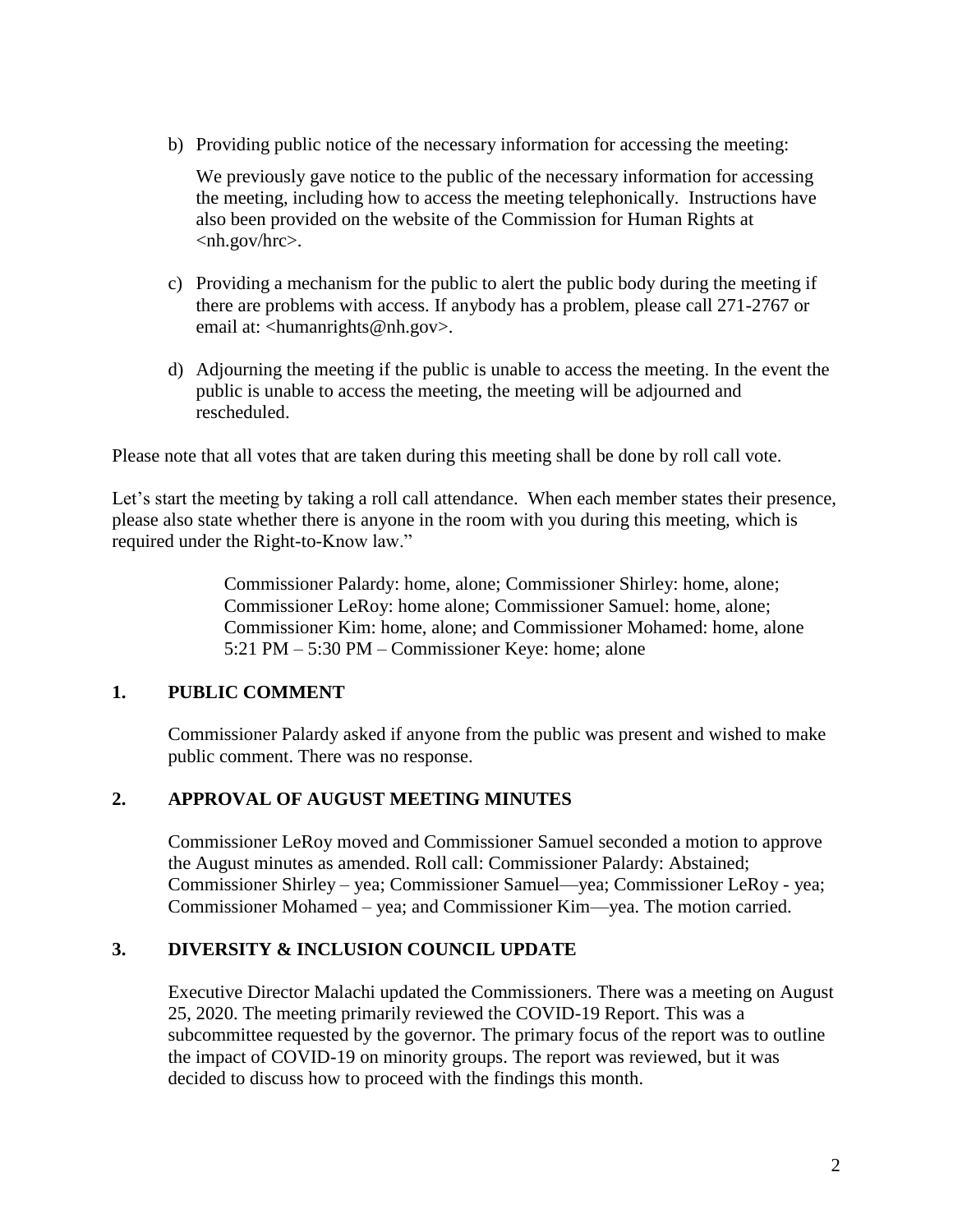#### **4. OFFICE UPDATES.**

New investigator has been hired. Her name is Lura Seavey. She started on August 14, 2020. She is an internal candidate of the state and came from NHES. Nancy Rodgers, the Commission's part-time secretary officially retired on September 1, 2020. Executive Director Malachi said we will put some items together for her to commemorate her service at the Commission.

We talked about upward modification last month. We requested 30 additional cases to our contract. It has been granted and our total amount for FFY2020 will be 200 cases.

Executive Director Malachi discussed her time on the LEACT. She explained many people gave testimony to the LEACT relative to interactions with Law Enforcement. The report has been completed and submitted. It was submitted on Monday to the Governor, Senate President and Speaker of the House. Commissioner Shirley asked about comments made by Executive Director Malachi during the LEACT committee that were reported by the media. Executive Director Malachi explained many media outlets reported on the testimony before the LEACT every day and she did not track every article. Commissioner Palardy suggested Executive Director Malachi have a google ping on her name to ensure you are aware of what is being reported in the media.

Commissioner Palardy asked how the new investigator was doing. Assistant Director Burke Cohen stated Lura's training was going well. Assistant Director Burke Cohen said Investigator Seavey is catching on very quickly. She currently has a caseload of 15 and is moving it forward. Investigator Seavey has completed investigative plans and is right on target with her knowledge of how to understand, analyze and apply the law.

Commissioner Palardy also asked about office coverage. Assistant Director Burke Cohen confirmed the office was covered by one investigator per day. She said the schedule will be adjusted next week due to staff having to balance work and remote learning for their children. Assistant Director Burke Cohen stated it is good to have the staff in once per week as it allows them to access things such as the copier that they would not have access to at home. She also said the investigators have been great about staying socially distant and wearing masks when there are multiple people in the office.

#### **5. REVIEW OF INVESTIGATOR CASELOAD**

Assistant Director Burke Cohen discussed caseload. She stated as Executive Director Malachi stated we received a 30 case upward modification from the EEOC and have fulfilled that modification plus. She said she does not think there will be the ability to have additional case, but that Executive Director Malachi and she will keep an ear open in case there are. Assistant Director Burke Cohen also stated there was a big number of cases filed this month and a significant portion were attorney filed. We continue to process our cases forward. Assistant Director Burke Cohen stated once Investigator Seavey is assigned her entire caseload that it will subtract 50 cases from the unassigned file.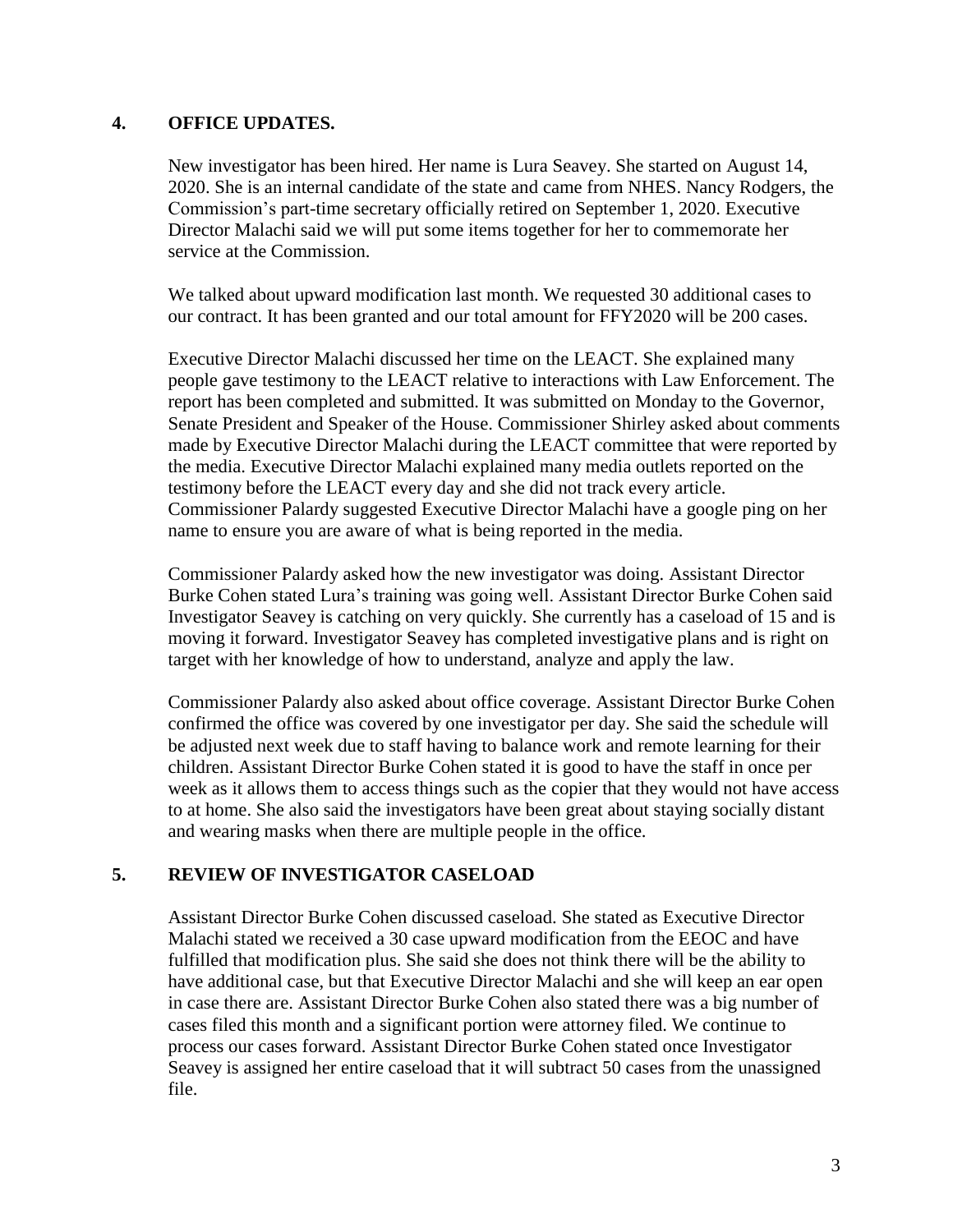## **6. HEARING SCHEDULE UPDATE AND PANEL ASSIGNMENT**

Assistant Director Burke Cohen talked about the hearing scheduled and stated the case scheduled for October 28, 2020 will go forward. She said she needed an additional Commissioner for that panel. Commissioner Palardy stated he believe it was him as he had previously emailed. Assistant Director Burke Cohen stated she would add him to the schedule. Commissioner Palardy stated he would need assistance with the hearing given it has been sometime since he has run one. Assistant Director Burke Cohen also discussed that it is likely most of the public hearing will be in person, but some may be virtual as Respondent has some witnesses that are out-of-state and unable according to company policy travel interstate. Assistant Director Burke Cohen stated Executive Director Malachi and she will be working with AAG Perlow to determine how best to conduct the hearing and ensure it is in compliance with the law. Assistant Director Burke Cohen stated they would be looking at other policies set up by other State Agencies/Board, etc. who have been conducting all or part of their public hearings virtually.

## **7. OTHER BUSINESS**

Commissioner Shirley requested the Commissioner be sent updated contact information for the staff and Commissioners. Executive Director Malachi and Assistant Director Burke Cohen stated this would be done.

#### **8. NON-PUBLIC SESSION**

Commissioner Palardy moved that pursuant to RSA 91-A:3, II (a), the Commission enter into non-public session to discuss personnel matters. Commissioner Mohamed seconded the motion. Upon a roll call vote, all were in favor: Commissioner Palardy – yea; Commissioner Shirley—yea; Commissioner LeRoy - yea; Commissioner Mohamed yea; and Commissioner Kim—yea. The motion carried. The entered into non-public session at 5:33 PM.

At 6:30 PM the Commissioners returned to Public Session. Commissioner Shirley moved and Commissioner LeRoy seconded that pursuant to RSA 91-A:3,III to "withhold minutes of the non-public session until such time as the majority of the Commissioners are of the opinion that it was no longer likely that the divulgence of the information in the minutes would affect adversely the reputation of any person not a member of the agency, or render the proposed action ineffective."

Upon a roll call vote, all were in favor: Commissioner Palardy – yea; Commissioner Shirley—yea; Commissioner LeRoy - yea; Commissioner Samuel – yea; Commissioner Mohamed—yea; and Commissioner Kim—yea. The motion carried.